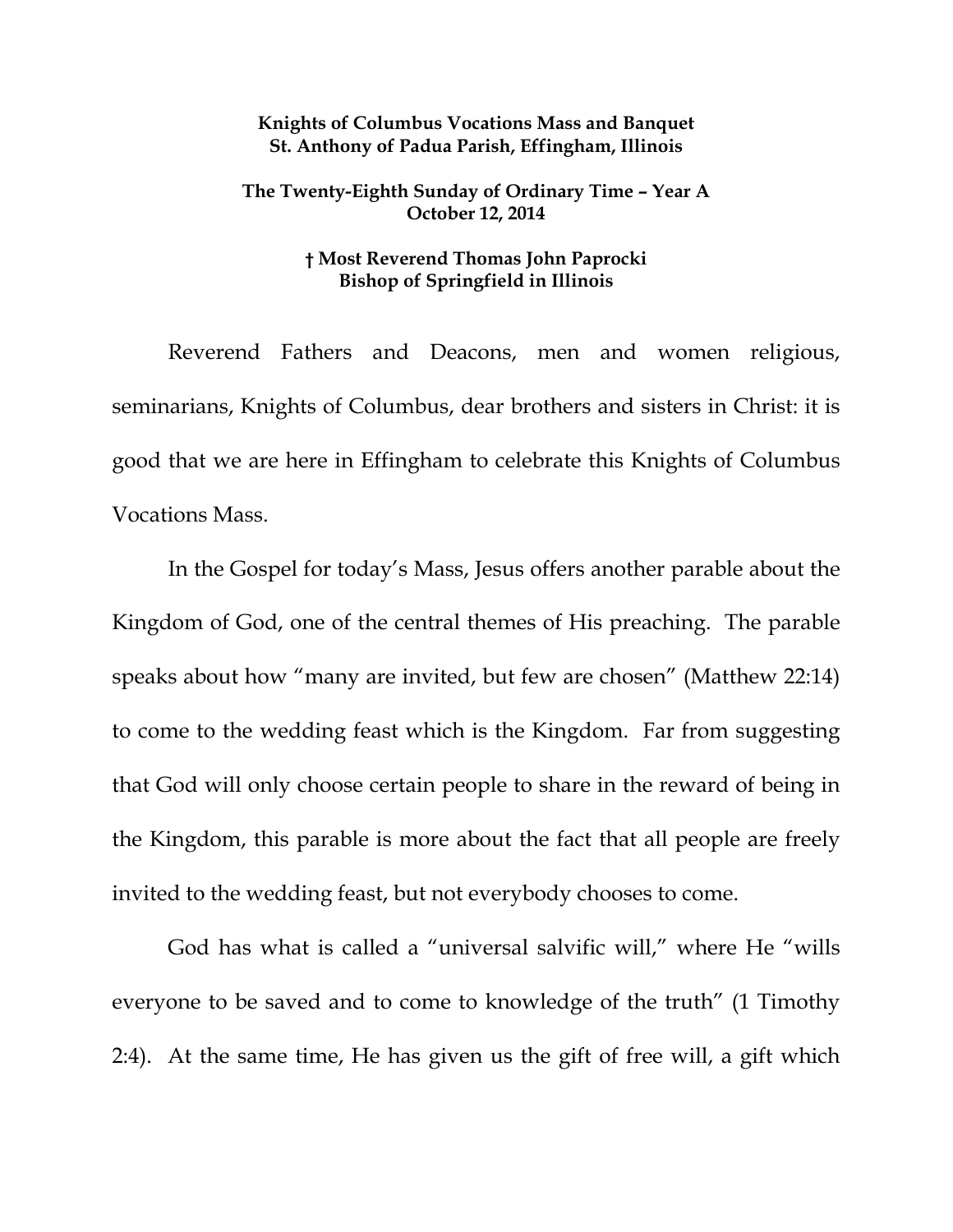enables us to choose freely whether or not we want to spend eternity with Him in that Kingdom. This truth is expressed each time we celebrate the Mass during the consecration of the wine into the Precious Blood, when the priest speaks in the person of Christ saying that His blood has been poured out "for many." This acknowledges the fact that, even though Christ's sacrifice on Calvary was sufficient for the salvation of all of humanity, there would be some who would freely reject that offer.

 God does not leave us to ourselves, however, in our journey toward the Kingdom. In fact, He reminds us that salvation by our own efforts is impossible (cf. Matthew 19:26). He therefore gives us the help that we need in order to accept His invitation to enter the wedding feast of the Kingdom. This help comes in the form of sanctifying grace which is given to us through the sacraments of the Church. The image of the wedding garment in the parable is understood by St. Gregory the Great to be the supernatural gift of charity which accompanies sanctifying grace.<sup>1</sup> It is therefore necessary that this gift of charity be in our souls in order to enter into Heaven.2

 In our Responsorial Psalm, we hear the beautiful words of Psalm 23 which speaks of the Lord as the shepherd who will lead His sheep so that

2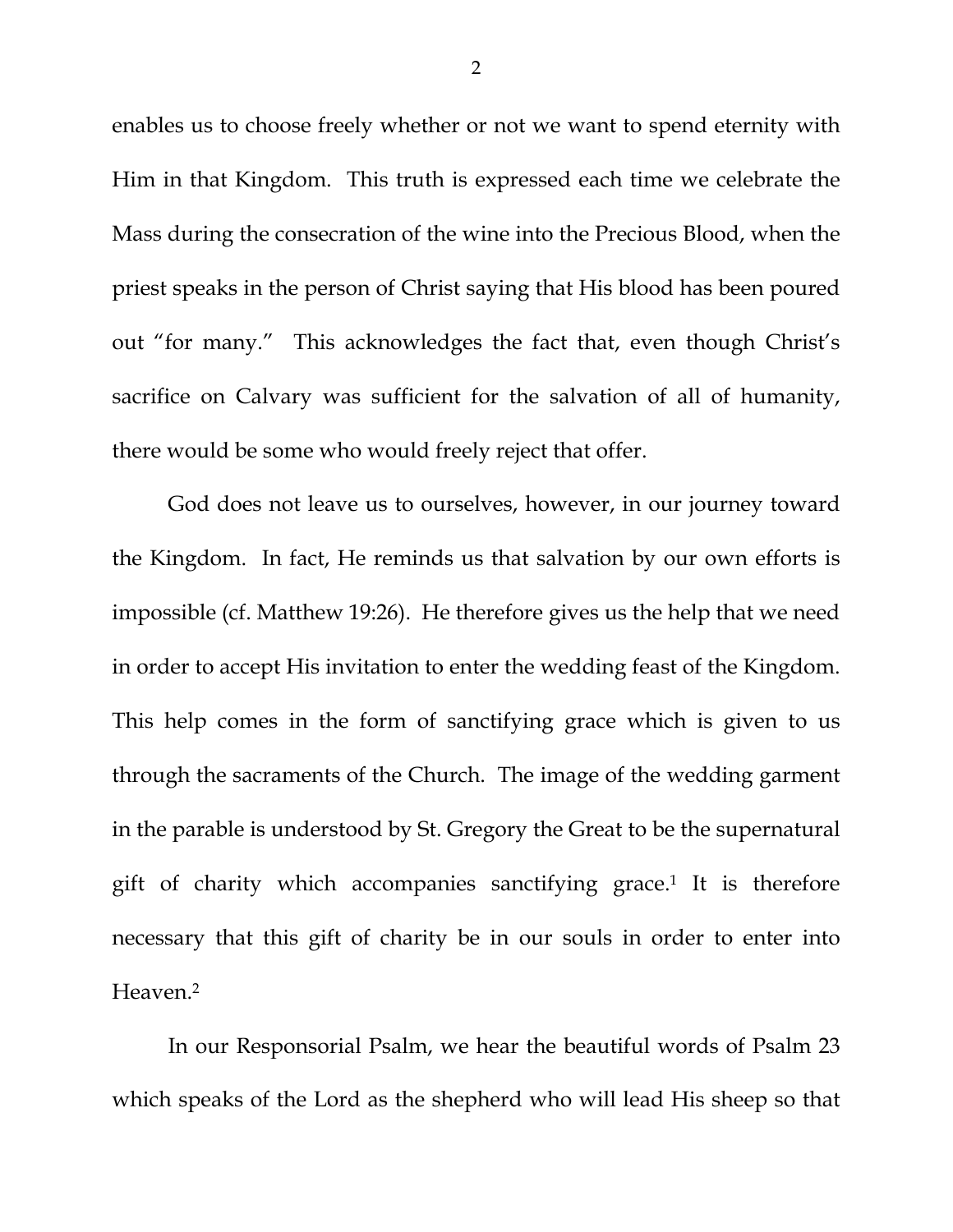they will "dwell in the house of the Lord" (Psalm 23:6) for all eternity. Jesus Christ fulfills this role as He proclaims that He is the Good Shepherd who lays down His life for His sheep, that they might be secure in the sheepfold of the Kingdom.<sup>3</sup> When preparing to leave this earth to return to His Father in Heaven, Jesus entrusted to His Apostles the role of continuing His work of shepherding the people until He returns at the end of time.

 This sharing in the saving work of Christ continues today in the shepherds of the Church, the bishops, and in their closest collaborators, the priests. The respect and honor we give to priests is not so much directed to them as individuals, but rather to Christ, the one true shepherd and high priest who loves us so much that He has given us these ministers to enable us to receive the graces needed in order to be saved. It is in thanksgiving to God for that opportunity for salvation from Him and through His Church that we celebrate today.

 In a particular way, we give thanks to God for those priests who have served our parishes in the past and who do so currently, many of whom are present with us for this Mass. Their collective ministry has touched thousands of souls, assisting them to follow the Gospel way of life. We are

3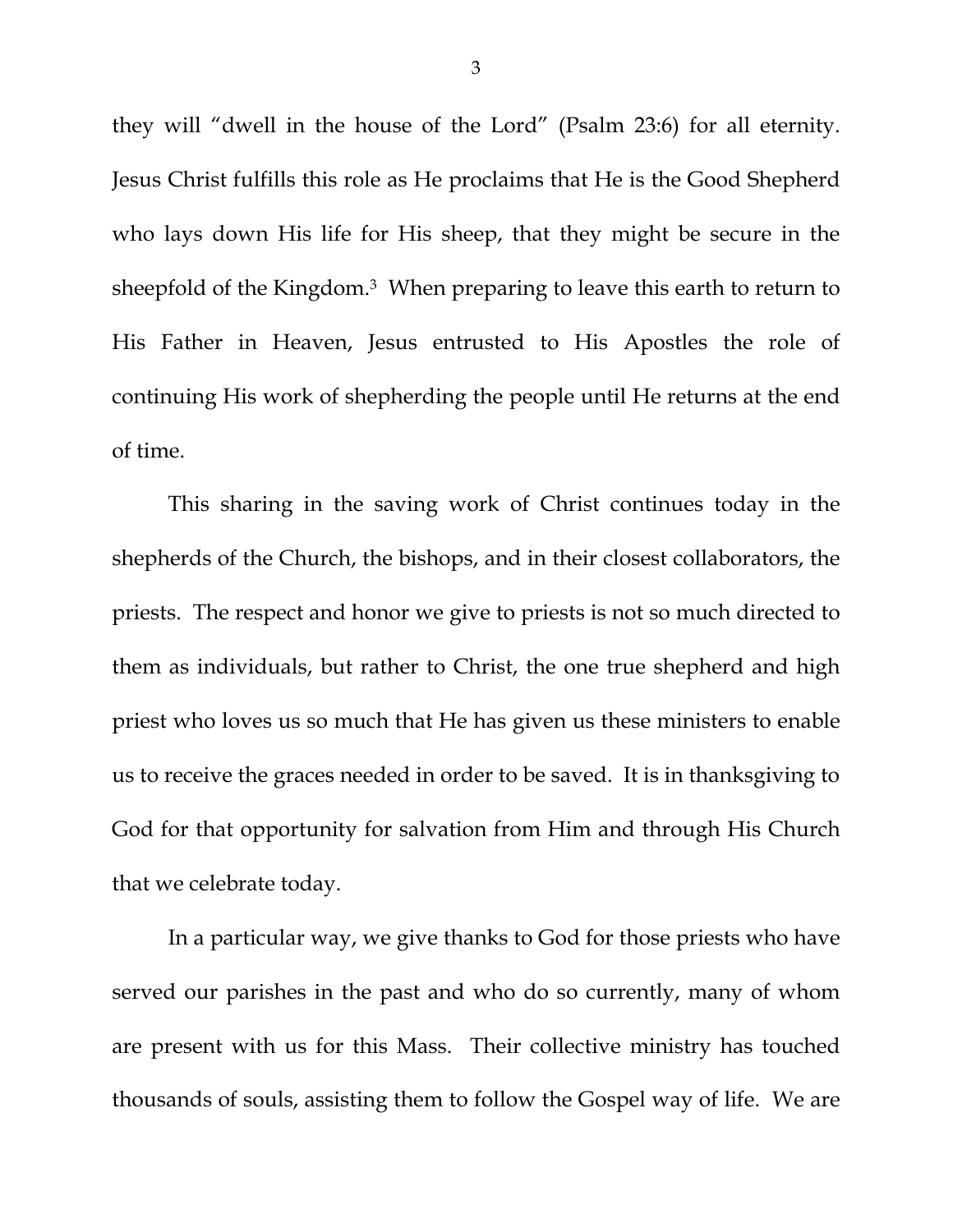also grateful to have several of our seminarians present. These young men have responded to a special invitation to consider the possibility that the Lord may be calling them to share in the priestly ministry as well. I know that I speak on behalf of all of the priests and seminarians that we are grateful for your prayers and support as we strive to be generous in giving our lives in service for all of you.

 As many of you are aware, there is an important gathering of bishops that is currently taking place in Rome to discuss various challenges that the family faces in our world today. Although they are focusing on another sacrament, namely the Sacrament of Matrimony, there is a very close link to the Sacrament of Holy Orders. Seminarians and priests do not just fall out of the sky, they come from families. Families play a very important role in fostering vocations as they are called to take seriously their responsibility to pass on the faith to their children. A critical part of this is supporting and encouraging their children to be open to God's will in their lives, whatever it may be.

 In 2011, Pope Benedict XVI wrote that "the ability to foster vocations is a hallmark of the vitality of a local Church."4 This is true not only of an entire Diocesan Church, but also of each local parish and indeed each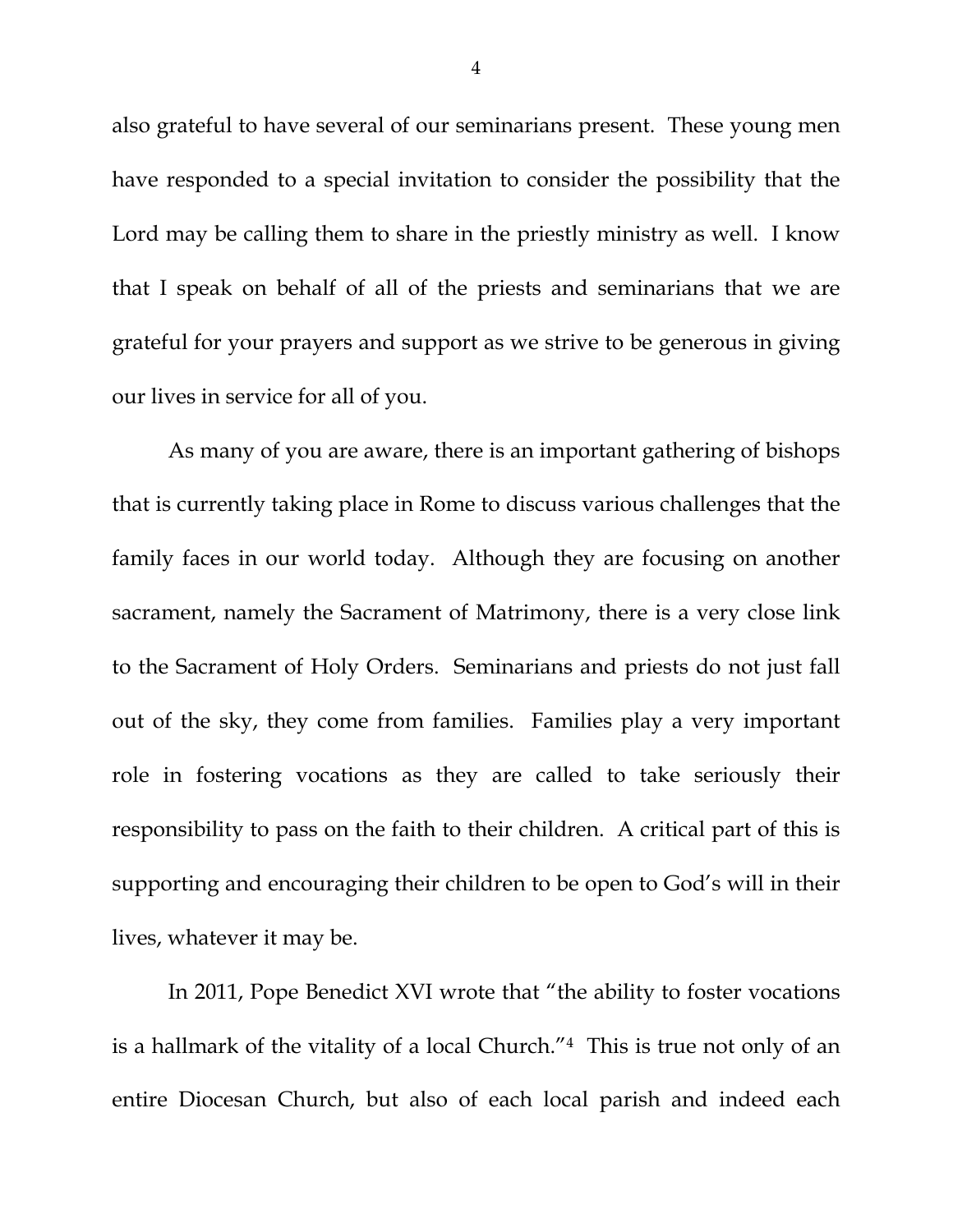family which is often referred to as the domestic church.<sup>5</sup> Given that criteria, I would say that the parishes and families of the Effingham Deanery are shining examples of vitality. Nearly half of our seminarians, ten out of twenty-two, come from this deanery. In addition to these seminarians, several of the priests serving in our diocese have come from this area. This is certainly no accident, but rather the result of families, priests, and parishes who have done good work in fostering vocations among the young men of this area. For that, I heartily commend you.

 While this deanery can take great pride in this fact, the work needs to continue. You are certainly aware of this, witnessed by the fact that you are holding this event not just to support our priests and seminarians, but to pray also for an increase in vocations, not just in this area, but across our diocese and indeed throughout the Universal Church.

I would be remiss if I did not offer a few words of support and encouragement for the Knights of Columbus in their efforts to work for vocations. From the first days after the Servant of God Father Michael J. McGivney founded the order, you have always been keen supporters of vocations to the priesthood and to the consecrated life. Every priest and seminarian in our diocese has benefited in some way by your spiritual and